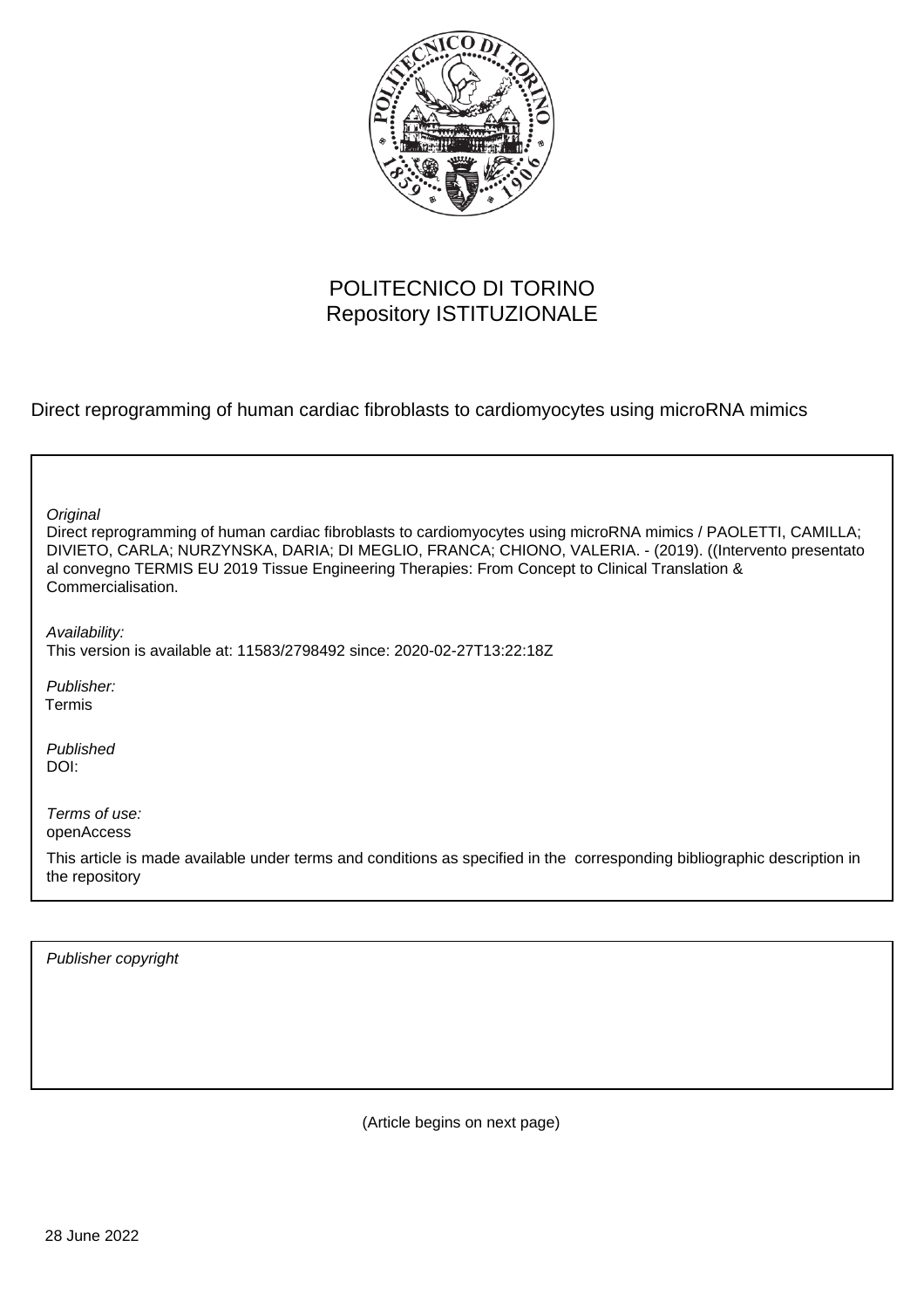

### **Abstract Submission Form Guidelines**

TERMIS EU 2019 invites abstracts in all areas of tissue engineering and regenerative medicine research, development and clinical translation. Abstract with educational, career development and societal impact are also welcomed. If you are interested in submitting an abstract, please complete the abstract form and submit it to [termis@nuigalway.ie](mailto:termis@nuigalway.ie) by Friday, the 28<sup>th</sup> of **December 2018**.

Submitted abstracts will be evaluated on the basis of the following criteria:

- Relevance to tissue engineering and regenerative medicine research;
- Scientific / technological / clinical / educational / societal impact.

Submitted abstracts will be reviewed and considered for podium or poster presentation. Please indicate whether you want your abstract to be considered for podium or poster presentation by ticking either of the boxes below.

Podium presentation.

 $\boxtimes$  Poster presentation.

Notification of acceptance or rejection will be communicated to the authors in January 2019. Instructions to podium and poster presenters will be sent to the authors in March 2019.

Accepted abstracts will be published in [eCM Conferences Open Access.](http://www.ecmconferences.org/) TERMIS EU 2019 is also negotiating with various Journals for dedicated full length papers (research and review manuscripts).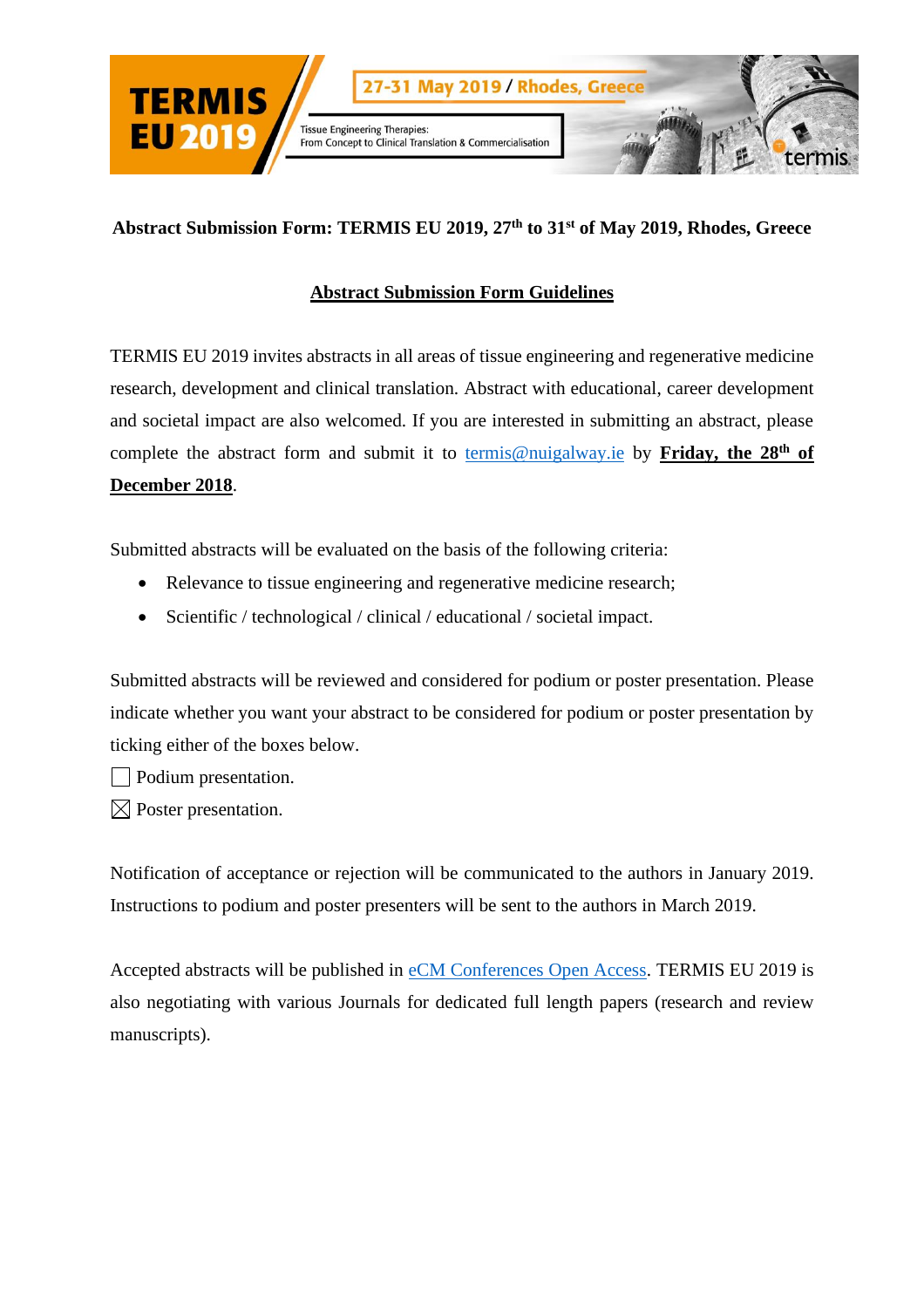

TERMIS EU 2019 will provide numerous awards as part of the Student & Young Investigator Section (SYIS). Please indicate whether you want your abstract to be considered for an award by ticking the box below.

 $\boxtimes$  I am student (1) or young investigator (2) and I want my abstract to be considered for an award.

TERMIS EU 2019 will also provide numerous training and networking opportunities as part of the Student & Young Investigator Section (SYIS). Please tick relevant box(es) below.

I am student (1) or young investigator (2) and I want to act as co-chair in a session.

 $\boxtimes$  I am student (1) or young investigator (2) and I want to attend the SYIS social night.

(1) Any individual who is engaged as a full-time undergraduate or graduate in a university or college program and is actively involved in research in the field of tissue engineering and regenerative medicine. You will be asked to submit a copy of your student identification card in the registration form.

(2) Any individual who is employed by an academic institution in the field of tissue engineering and regenerative medicine, who has been awarded their doctoral degree within the past 3 years and who is not holding an appointment as faculty or academic staff. Young investigators are required to have their advisor / supervisor send a letter as proof of the bona fide status of the young investigator.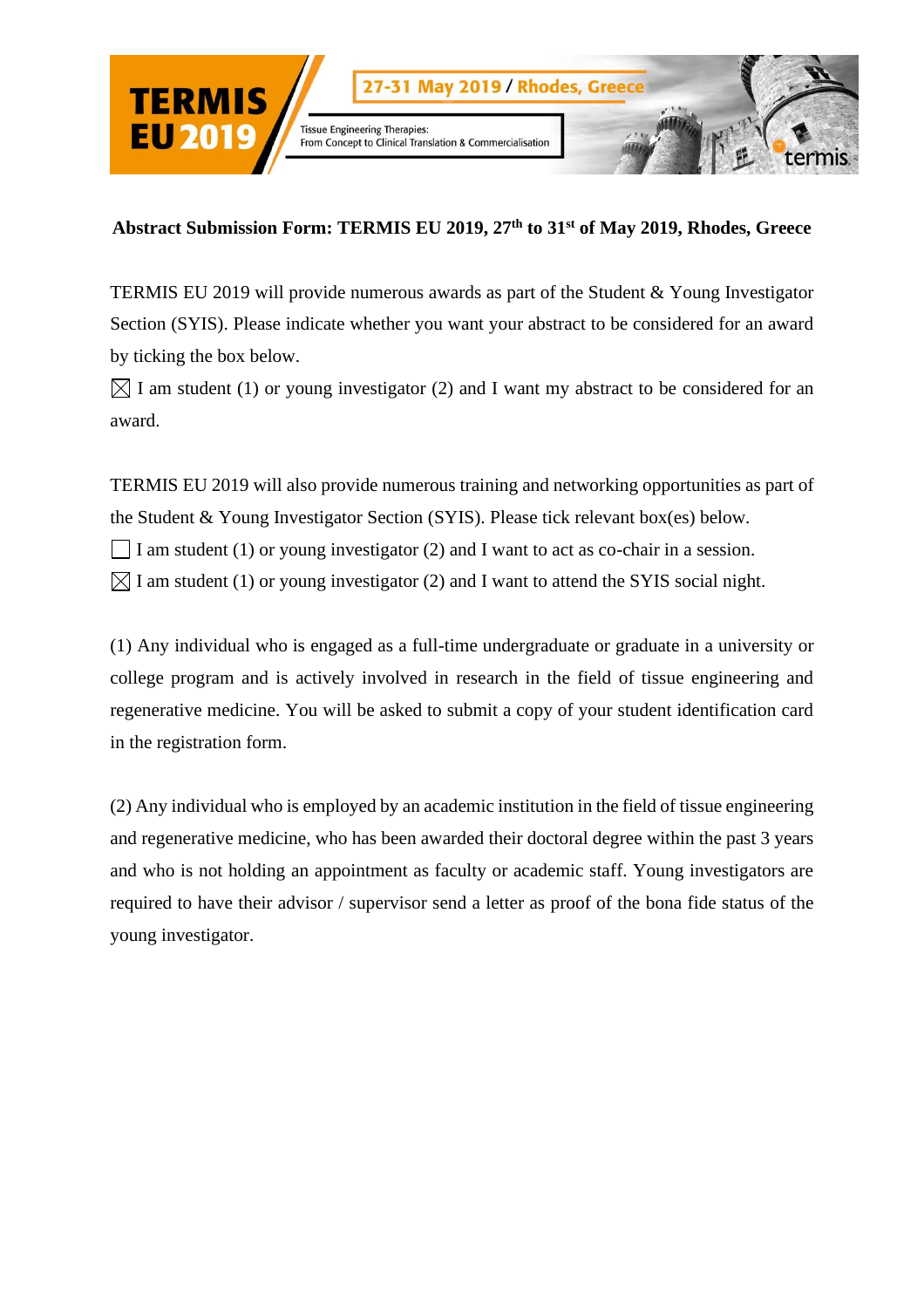

Abstracts are submitted with the understanding that when an abstract is accepted, **the presenting author will register within the early registration timeframe** (early registration closes on Thursday, the  $31<sup>st</sup>$  of January 2019) and attend the meeting. Should the presenting author be unable to attend the meeting, a registered co-author may present the podium or poster presentation instead. A registered author can present only one podium presentation and up to two poster presentations.

TERMIS EU 2019 assumes that all authors have approved the submitted abstract. All abstracts must be submitted electronically using the template below. All abstracts must be written in English.

TERMIS EU 2019 accepts no responsibility for submitted abstracts. The responsibility remains with the authors. The copyright of all abstracts rests with the authors and TERMIS EU 2019 may not be held responsible for any infringements as a result of plagiarism, libel, slander or any misuse of material. Authors submitting an abstract for the TERMIS EU 2019 meeting do so with the understanding that they will abide by the conditions, deadline policies and decisions of the TERMIS EU 2019 Committee.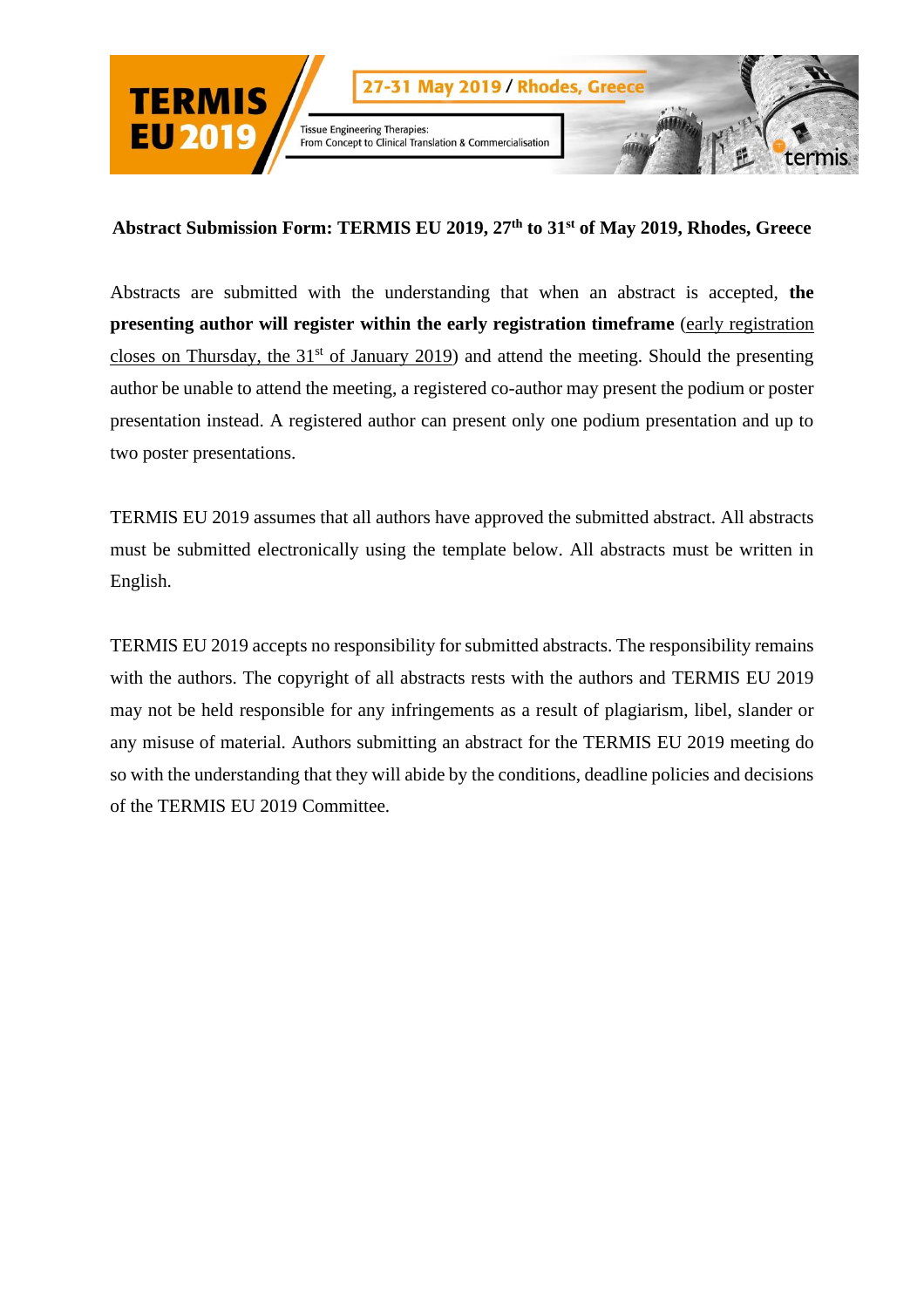

## **PLEASE ADHERE TO THE GUIDELINES BELOW**

Abstracts must not exceed one page.

All abstracts must be formatted for only A4 paper (210 x 297 mm).

Margin sizes must not be altered and are set to 25 mm.

The title should be in bold, 14 size Times New Romans font, center alignment.

The author should be listed consecutively by initials and last name.

The name (first name second name) and email of the presenting author must be indicated.

Affiliation should be indicated with superscripted suffix Arabic numerals. Do not append degrees, professional designations, etc., to names.

Affiliations should be listed consecutively.

The body of the document should be set in size 11 Times New Roman, justified, with single line-spacing.

Figures should have the caption below them.

Tables should have the caption above them.

References: A maximum of three references may be used. In the text, indicate references by number(s) in square brackets in line with the text (e.g. [1]). In the list, number the references (numbers in square brackets) in the order in which they appear in the text. Please use the following format: [1] Satyam A et al. Adv Mater. 2014; 26(19):3024-34

The abstracts must not exceed 5MB in size.

Rename the file using the presenting author's first name second name (e.g. Diana Gaspar).

Indicative example of formatted abstract is provided below. You may want to copy, paste special, unformatted text each section of your abstract in the respective sections of the example abstract below to maintain the present format.

Please submit your abstract (word format only) to [termis@nuigalway.ie](mailto:termis@nuigalway.ie) by **Friday, the 28th of December 2018**.